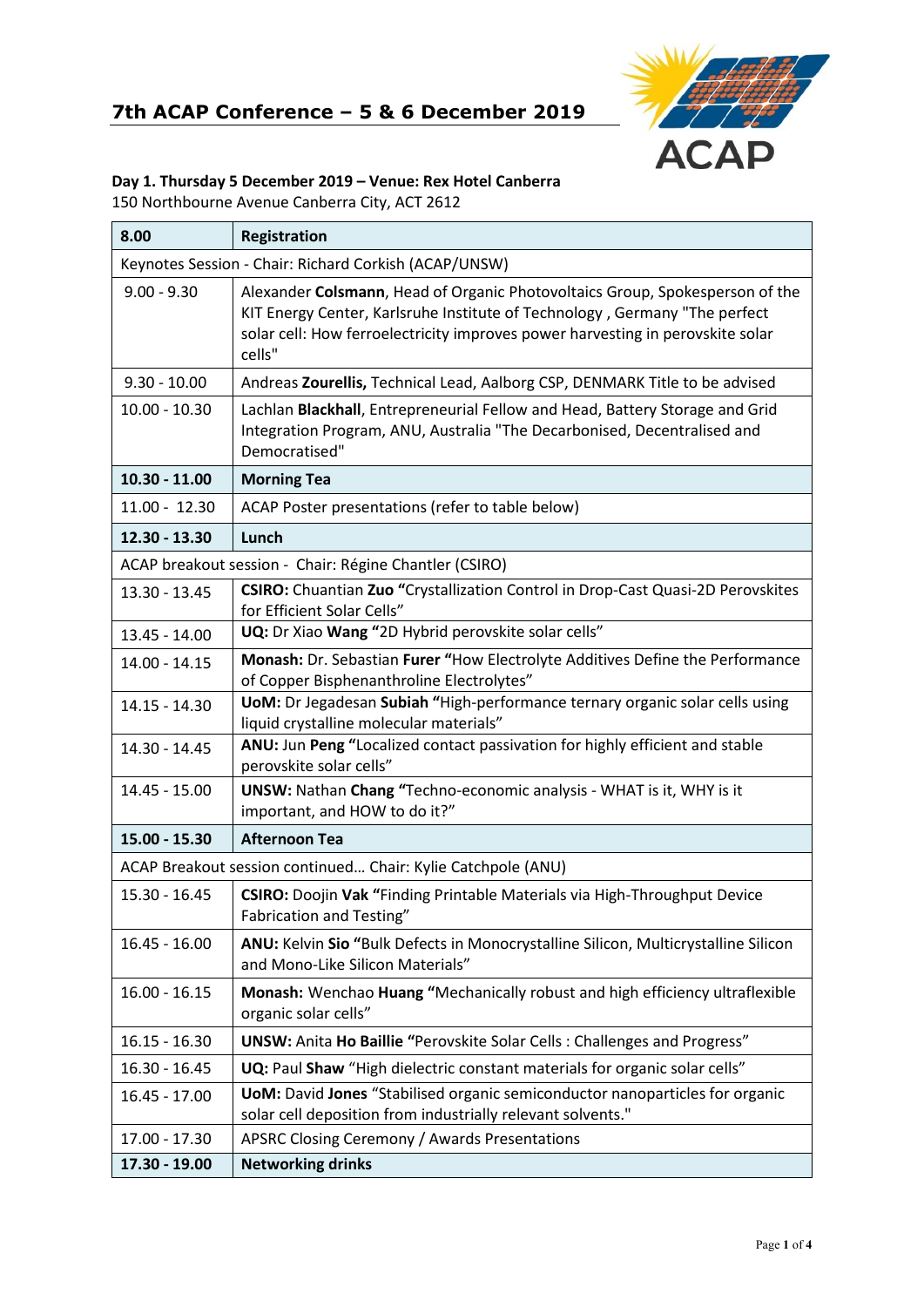### **7th ACAP Conference – 5 & 6 December 2019**



### **Day 2. Friday 6 December 2019 – Venue: ANU Canberra**

8.00AM to 12.00PM Engineering Theatre, Engineering Building #32

12:00PM to 3:30PM Building #31 Ian Ross Conference room, R212, 12pm-3.30pm

| 9:00            | Conference opens                                                        |
|-----------------|-------------------------------------------------------------------------|
| $9.00 - 9.15$   | ACAP Director's Welcome (Martin Green)                                  |
| $9.15 - 9.35$   | PP1 Summary-- Kean Chern (ANU) or delegate, supported by Catherine Chan |
| $9.35 - 9.55$   | PP2 Perovskite Summary - Anita Ho-Baillie (UNSW)                        |
| $9.55 - 10.25$  | <b>Morning Tea</b>                                                      |
| $10.25 - 10.45$ | PP2 OPV Summary - David Jones (U Melb)                                  |
| 10.45 -11.05    | PP3 Summary - Paul Shaw UQ                                              |
| 11.05 - 11.25   | PP4 Summary - Nathan Chang (UNSW)                                       |
| 11.25 - 11.45   | PP5 Summary - Fiona Scholes (CSIRO) (TBC)                               |
| 11.45 -12.00    | 7 <sup>th</sup> ACAP Conference Closing (Martin Green, ACAP Director)   |
| 12.00           | <b>LUNCH</b> (own arrangements)                                         |
| $12.15 - 2.00$  | ACAP Steering Committee Meeting (lunch provided)                        |
| $2.00 - 3.30$   | ACAP Management Committee Meeting (afternoon tea provided)              |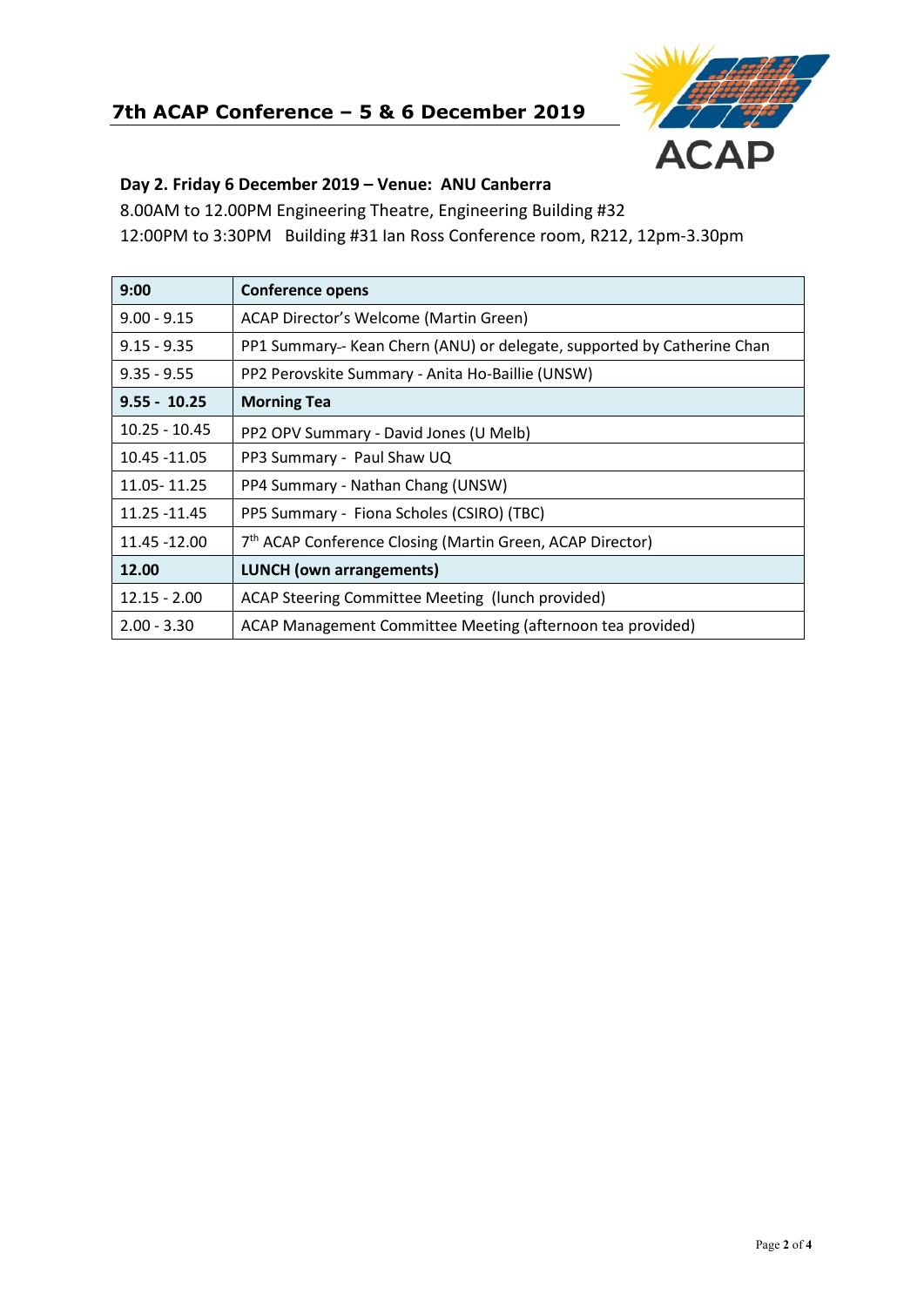# **7th ACAP Conference – 5 & 6 December 2019**

j.



| <b>ACAP Poster Presentations 5 December</b> |                                     |                                                          |  |  |
|---------------------------------------------|-------------------------------------|----------------------------------------------------------|--|--|
| <b>UQ</b>                                   | Wei Jiang                           | "Materials for organic homojunction solar cells"         |  |  |
|                                             | Aaron Raynor                        | "Synthesis of organic semiconductors for solar cells"    |  |  |
|                                             | Hui Jin                             | "Low donor content solar cells"                          |  |  |
| <b>UNSW</b>                                 | Ziv Hameiri, Shuai Nie, Sissel Tind | "Photoluminescence-Based Temperature Coefficient         |  |  |
|                                             | Kristensen, Alexander Gu, Robert    | Maps of Silicon Wafers and Solar Cells"                  |  |  |
|                                             | Lee-Chin, Thorsten Trupke,          |                                                          |  |  |
|                                             | Bram Hoex, Zubair Adbullah-Vetter,  | "Adapting SunSolve for enhanced photovoltaic             |  |  |
|                                             | Ben Sudbury, Malcolm Abbott, and    | manufacturing education"                                 |  |  |
|                                             | Keith McIntosh                      |                                                          |  |  |
|                                             | Chang Yan, Jialiang Huang, Kaiwen   | "High efficiency CZTS solar cell"                        |  |  |
|                                             | Sun, Mingrui He, Xiaojing Hao and   |                                                          |  |  |
|                                             | Martin A. Green                     |                                                          |  |  |
|                                             | Murad Tayebjee (author) Alexander   | "Spectroscopy of Intramolecular Singlet Fission          |  |  |
|                                             | <b>Baldacchino, Dane McCamey</b>    | Photovoltaic Devices"                                    |  |  |
|                                             | Fiacre Rougieux, Mengqi Zhang,      | "End-end multi-scale modelling of the evolution of       |  |  |
|                                             | Gauthier Mouette, Xingru Tan and    | oxygen impurities along the silicon solar cells value    |  |  |
|                                             | Mattias Juhl                        | chain"                                                   |  |  |
|                                             | Henner Kempworth, Michael           | "Ultra-sensitive Defect Measurements of Thin-films"      |  |  |
|                                             | Pollard, Masakazu Sugiyama,         |                                                          |  |  |
|                                             | Xiaojing Hao                        |                                                          |  |  |
|                                             | Phua, B., Hsiao, P.-C., C. Römer,   | "Performance Degradation Pathways in Silicon             |  |  |
|                                             | Augusto, A. F. R., Bowden, S. and   | Photovoltaic Modules Arising from Copper-Plated          |  |  |
|                                             | Alison Lennon,                      | Metallisation"                                           |  |  |
| <b>UoM</b>                                  | Valerie Mitchel                     | "Block copolymers incorporating high performance         |  |  |
|                                             |                                     | polymers for single material organic photovoltaic        |  |  |
|                                             |                                     | active layers"                                           |  |  |
|                                             | Sagar Masoomigodarzi                | "Liquid crystallinity as a self-assembly motif for solid |  |  |
|                                             |                                     | state singlet fission materials"                         |  |  |
|                                             | Pengjun Zhao                        | "Tailored Dipole Electric Field for efficient and Stable |  |  |
|                                             |                                     | Perovskite Solar Cells by amino-terminal Fullerene       |  |  |
|                                             |                                     | Molecules"                                               |  |  |
|                                             | Gagandeep Ahluwahlia                | "Amphiphilic Block Copolymers for Morphological          |  |  |
|                                             |                                     | Control in Thin Films"                                   |  |  |
| <b>ANU</b>                                  | Kean Chern Fong                     | "Loss Analysis of 25% IBC and IBC Tandem Solar           |  |  |
|                                             |                                     | Cells"                                                   |  |  |
|                                             | Rabin Basnet                        | "Onset of ring defects in n-type Czochralski silicon"    |  |  |
|                                             | Wenhao Chen                         | "Influence of PECVD deposition temperature on            |  |  |
|                                             |                                     | phosphorus diffused polysilicon passivating              |  |  |
|                                             |                                     | contacts"                                                |  |  |
|                                             | Wensheng Liang and Jingnan Tong     | "Design and optimization of IBC solar cells using        |  |  |
|                                             |                                     | metal oxide passivated contact"                          |  |  |
|                                             | Daniel Walter                       | "Perovskite solar cells as ion-conducting                |  |  |
|                                             |                                     | semiconductor devices: explaining a wide range of        |  |  |
|                                             |                                     | hysteretic phenomena"                                    |  |  |